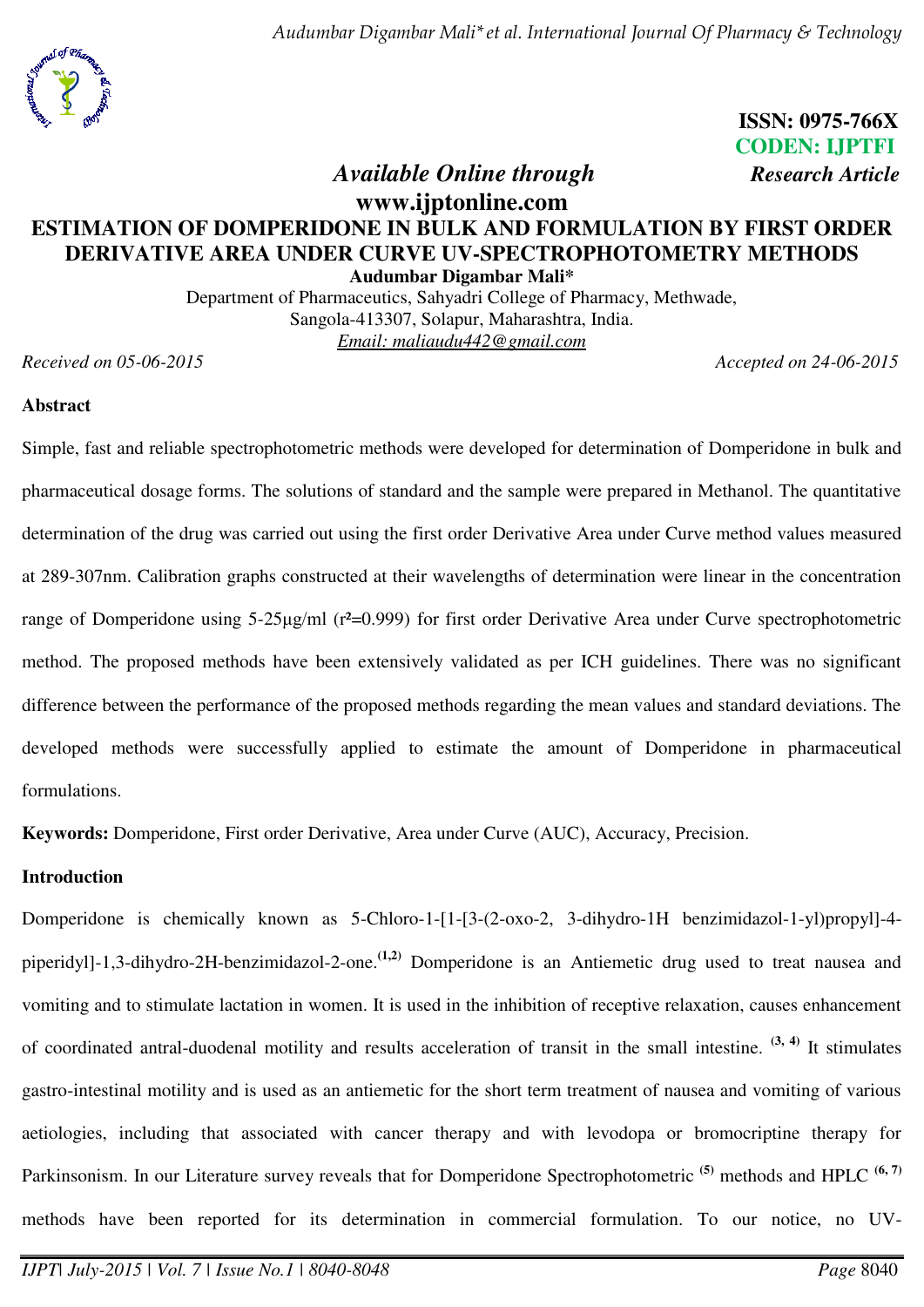*Audumbar Digambar Mali\*et al. International Journal Of Pharmacy & Technology* 

spectrophotometric method using First Order Derivative Area under Curve has been reported for the determination of Domperidone in bulk and tablets. Hence an attempt has been made to develop new First Order Derivative Area under Curve spectrophotometric method for estimation of Domperidone in bulk and pharmaceutical formulations with good accuracy simplicity, precision and economy.

#### **Materials and Methods**

#### **Derivative Spectrophotometric Methods**

The first derivative spectrophotometry was used in the wavelength ranges from 289 and 307 nm.

 $\left[\frac{dA}{d\lambda}\right]$  f ( $\lambda$ ): first order, The first derivative spectrum of an absorption band is characterized by a maximum, a minimum, and a cross-over point at the  $\lambda$  max of the absorption band.

#### **Area under curve (Area calculation)**

In this study area was integrated between wavelength ranges from 289 &307 nm.

Area calculation: 
$$
(\alpha + \beta) = \int_{\lambda_2}^{\lambda_1} Ad\lambda
$$

Where,  $\alpha$  is area of portion bounded by curve data and a straight line connecting the start and end point,  $\beta$  is the area of portion bounded by a straight line connecting the start and end point on curve data and horizontal axis,  $\lambda$ 1 and  $\lambda$ 2 are wavelength range start and end point of curve region.<sup>(8)</sup>

**Apparatus and instrumentation:** A shimadzu 1800 UV/VIS double beam spectrophotometer with 1cm matched quartz cells was used for all spectral measurements. Single Pan Electronic balance (CONTECH, CA 223, India) was used for weighing purpose. Sonication of the solutions was carried out using an Ultrasonic Cleaning Bath (Spectra lab UCB 40, India). Calibrated volumetric glassware (Borosil®) was used for the validation study.

#### **Materials**

Reference standard of Domperidone API was supplied as gift sample by Cipla Pharmaceutical Company, Pune. Methanol was obtained from [Research-Lab Fine Chem Industries, Islampur,](http://www.indiamart.com/company/3928956/) Mumbai, and Maharashtra. Tablet sample with label claim 125 mg per Tablet were purchased from local market Mangalwedha, Solapur, Maharashtra, India.

### **Method development**

**Preparation of Standard and Sample Solutions:** Stock solution of 10µg/ml of Domperidone was prepared in Methanol, for First Order Derivative Area under Curve spectrophotometric analysis. The standard solutions were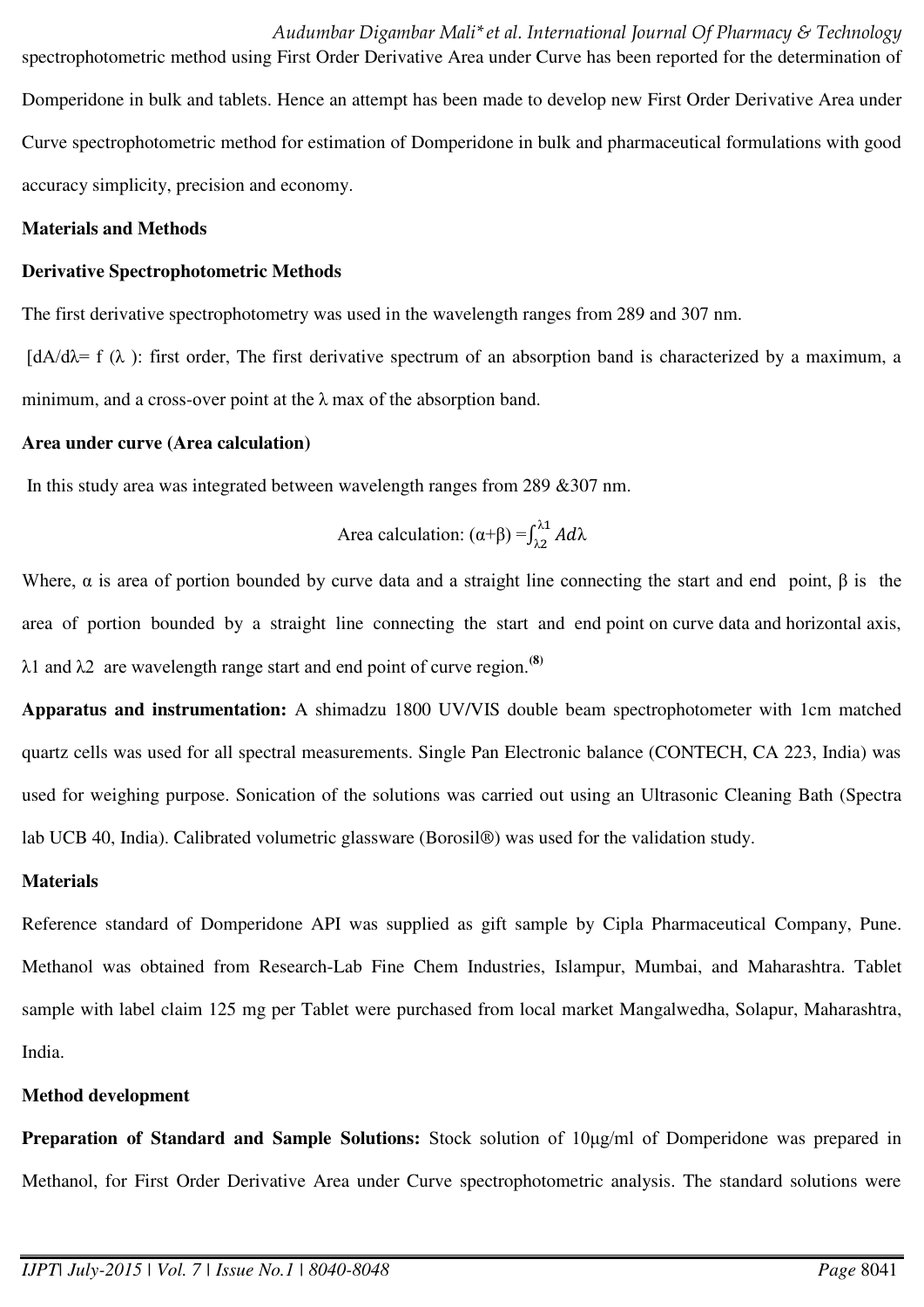prepared by dilution of the stock solution with Methanol in a concentration range of 5, 10, 15, 20 and  $25\mu g/ml$  with Methanol for First Order Derivative Area under Curve spectrophotometric methods. Methanol was used as a blank solution.

### **Calibration curve for Ranitidine**

The dilutions were made from Standard Stock solution to get concentration of 5, 10, 15, 20, and 25µg/ml respectively. These solutions were scanned from 400 to 200 nm and First Order Derivative Area under Curve values was integrated in the range of 289-307 nm. The calibration curve was plotted between areas under curve values against concentration.

#### **Assay of tablet formulation**

Twenty tablets each containing 10 mg of Domperidone were weighed crushed to powder and average weight was calculated. Powder equivalent to 10 mg of Domperidone was transferred in 100 ml of volumetric flask. A 50 ml of Methanol was added and sonicated for 15 minutes. Then solution was further diluted up to the mark with Methanol. The solution was filtered using Whatmann filter paper no. 41, first 5 ml of filtrate was discarded. This solution was further diluted to obtain 10µg/mL solution with water, subjected for UV analysis using Methanol as blank. This procedure was repeated three times.

**Method Validation:** The above method was validated for various parameters such as Accuracy, Linearity, Precision, Limit of detection (LOD) and Limit of Quantitation (LOQ) according to ICH guideline. <sup>(9)</sup>

### **Accuracy**

The accuracy for the analytical method was evaluated at 80%, 100% and 120% levels of 10  $\mu$ g/ml Sample solution. First Order Derivative Area under curve (AUC) was measured in wavelength range 289-307 nm and results were obtained in terms of percent recovery. Three determinations at each level were performed and % RSD was calculated for each level. **(9)**

#### **Precision**

The precision of an analytical procedure expresses the closeness of an agreement (degree of scatter) between a series of measurements obtained from multiple sampling of the same homogeneous sample under the prescribed conditions intraday precision was studied by integrating area of standard solution of 10 µg/ml concentration at six independent series in the same day. Interday precision studies were performed by integrating area of standard solution of  $10\mu$ g/ml concentration on three consequent days. The %RSD Was calculated. **(9)**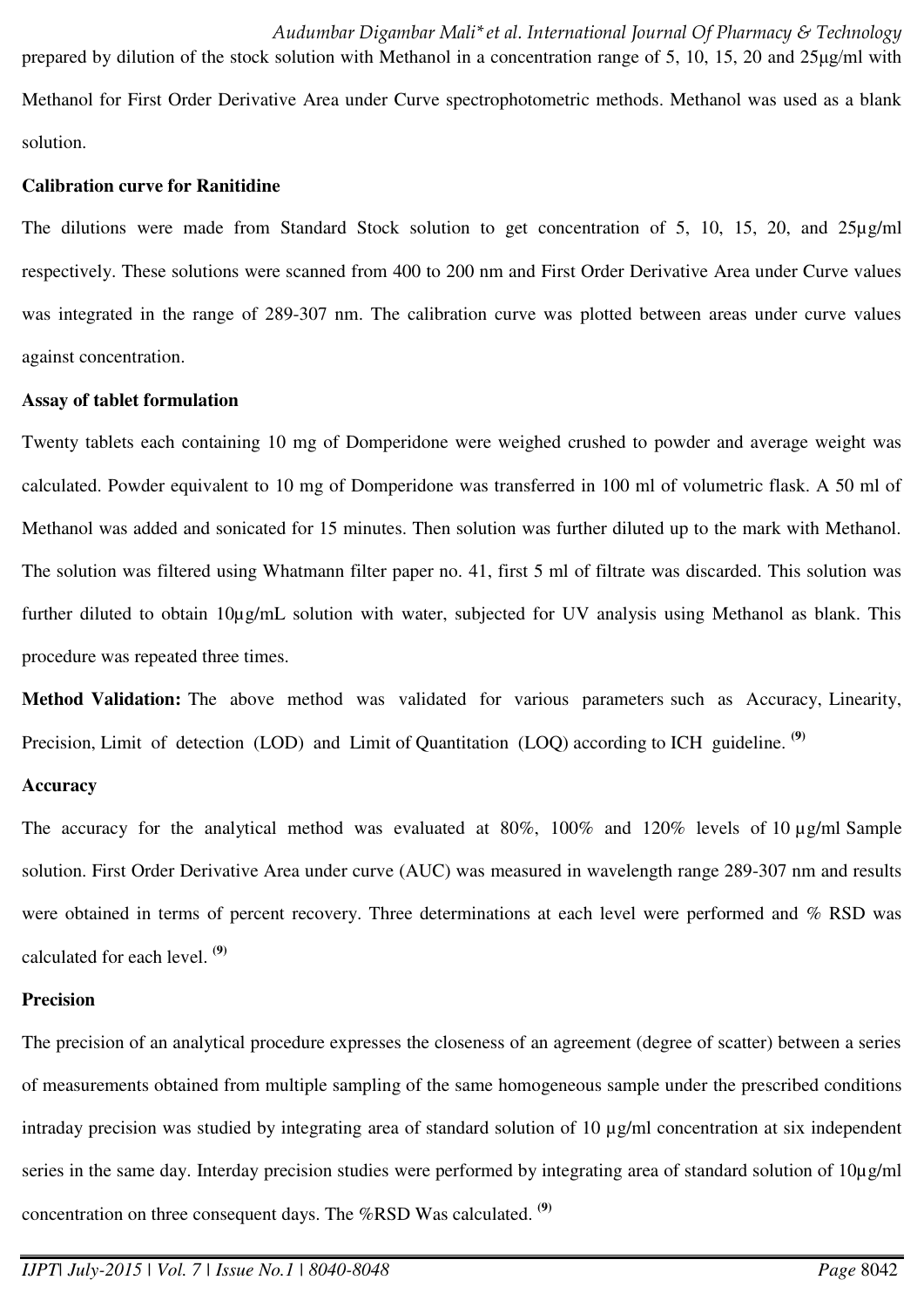The Limit of Detection (LOD) is the smallest concentration of the analyte that gives the measurable response. LOD was calculated using the following formula

$$
LOD \equiv 3.3 \; \sigma/S
$$

The Limit of Quantification (LOQ) is the smallest concentration of the analyte, which gives response that can be accurately quantified. LOQ was calculated using the following formula

$$
LOQ \equiv 10 \; \sigma/S
$$

Where,  $\sigma$  is standard deviation of the response and

S is the slope of the calibration curve.

LOD& LOQ of Domperidone was found to be 0.84  $\mu$ g/ml &2.58 $\mu$ g/ml respectively. <sup>(9)</sup>

#### **Results and Discussion**

The UV visible spectroscopic method for the Domperidone by First order derivative Area under Curve was found to be simple, accurate, economical and reproducible. The drug concentrations were found to be linear in the range of 5-25 µg/ml and the correlation coefficient value of 0.999 indicates that developed method was linear. For Precision the percent relative standard deviation (% RSD) was found to be 0.0441 while, intra-day and inter-day precision results in terms of percent relative standard deviation values were found to be 0.9871 and 0.9573 respectively thus the method is observed as precise. The accuracy of the method was assessed by recovery studies at three different levels i.e. 80%, 100%, 120%. The values of standard deviation were satisfactory and the recovery studies were close to 100%. The % RSD value is  $\leq$  2 indicates the accuracy of the method. The Limit of Detection and Limit of Quantitation values were found to be 0.84µg/ml & 2.58µg/ml respectively. The result of the analysis for pharmaceutical formulation by the developed method was consistent with the label claim, highly reproducible and reliable. The method can be used for routine quality control analysis of Domperidone in bulk and pharmaceutical formulations.

| Sr.No. | <b>Sample Solution</b> | Amount        | Mean % | $\%$ RSD* |
|--------|------------------------|---------------|--------|-----------|
|        | Concentration (µg/ml)  | found $(\% )$ | found* |           |
|        |                        | 100.22        |        |           |
|        | 10                     | 100.39        | 99.91  | 0.0359    |
|        |                        | 99.14         |        |           |

#### **Table 1: Assay of tablet dosage form**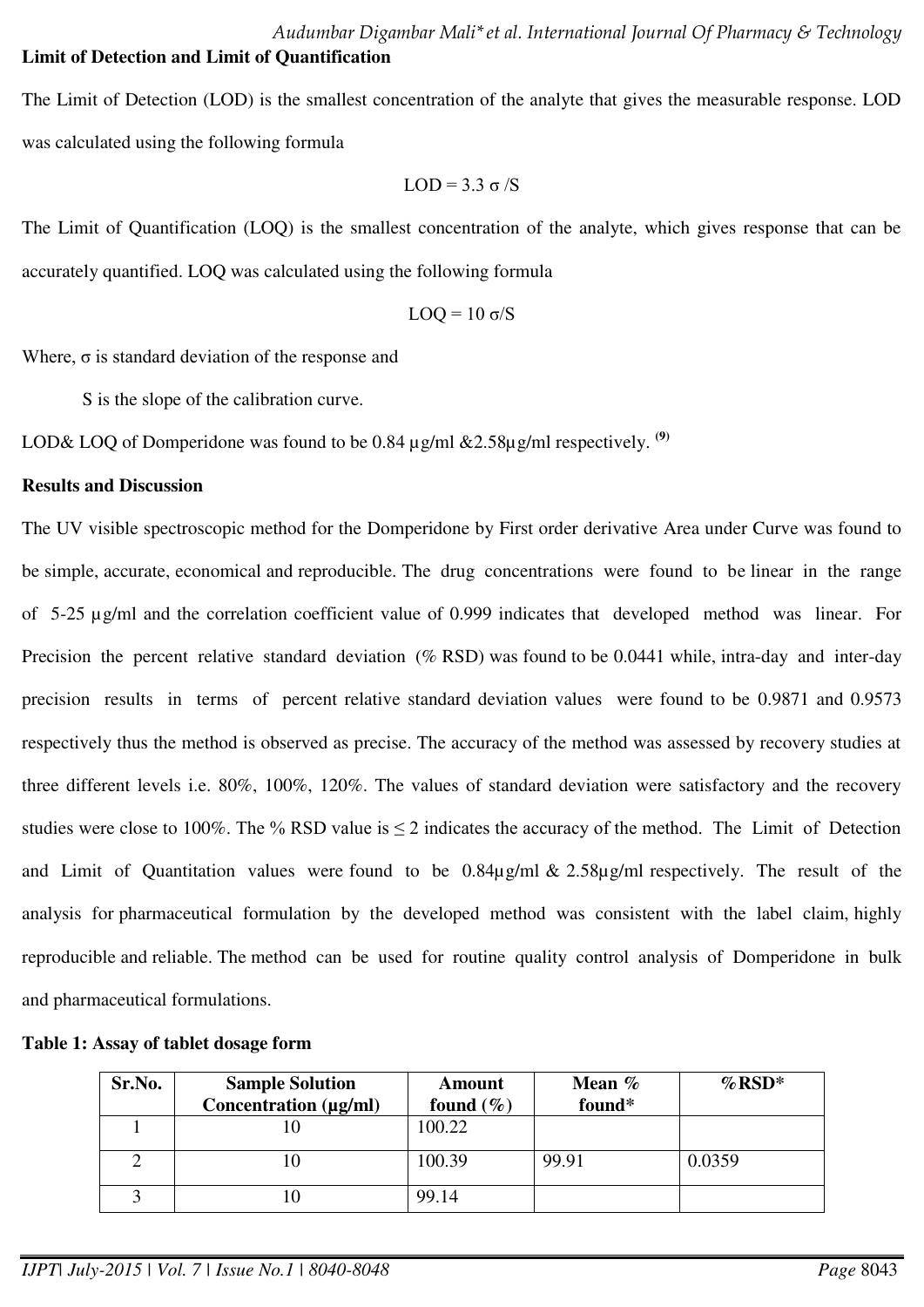*Audumbar Digambar Mali\*et al. International Journal Of Pharmacy & Technology* 

 $*n=3$ , % RSD = % Relative Standard Deviation.

| <b>Accuracy</b> | <b>Sample</b> | Std. conc | Total amount. | $\%$            | Mean %          | $\%$ RSD |
|-----------------|---------------|-----------|---------------|-----------------|-----------------|----------|
| level           | conc          |           | <b>Added</b>  | <b>Recovery</b> | <b>Recovery</b> |          |
|                 | $(\mu g/ml)$  |           | $(\mu g/ml)$  |                 |                 |          |
| 80              | 10            | 12        |               | 98.12           |                 |          |
| 100             | 10            | 15        | 10            | 102.16          | 100.70          | 0.0441   |
| 120             | 10            | 18        |               | 101.83          |                 |          |

**Table 2: Accuracy results for Domperidone** 

## **Table 3: Precision Study**

| <b>Parameter</b>            | Intra day | <b>Inter-day</b> |
|-----------------------------|-----------|------------------|
| Sample sol conc. $\mu$ g/ml |           |                  |
| AUC (mean)                  | 0.0069    | 0.0074           |
| %RSD                        | ገ ዓጸ71    | 0.9573           |

### **Table 4: Summary of validation parameters**

| <b>Parameter</b>                    | <b>Result</b>      |  |
|-------------------------------------|--------------------|--|
| $\lambda$ range                     | 289-307            |  |
| Regression Equation $(y=mx+c)$      | $Y=0.001x + 0.000$ |  |
| Linearity range                     | $5-25\mu$ g/ml     |  |
| Slope                               | 0.001              |  |
| Intercept                           | 0.000              |  |
| Correlation coefficient $(R^2)$     | 0.999              |  |
| Limit of Detection $(LOD) \mu g/ml$ | 0.84               |  |
| Limit of Quantitation (LOQ) µg/ml   | 2.58               |  |
| Accuracy (Mean % Recovery)          | 100.70             |  |
| Precission (%RSD)                   | 0.0441             |  |



**Fig. 1: Structure of Domperidone.**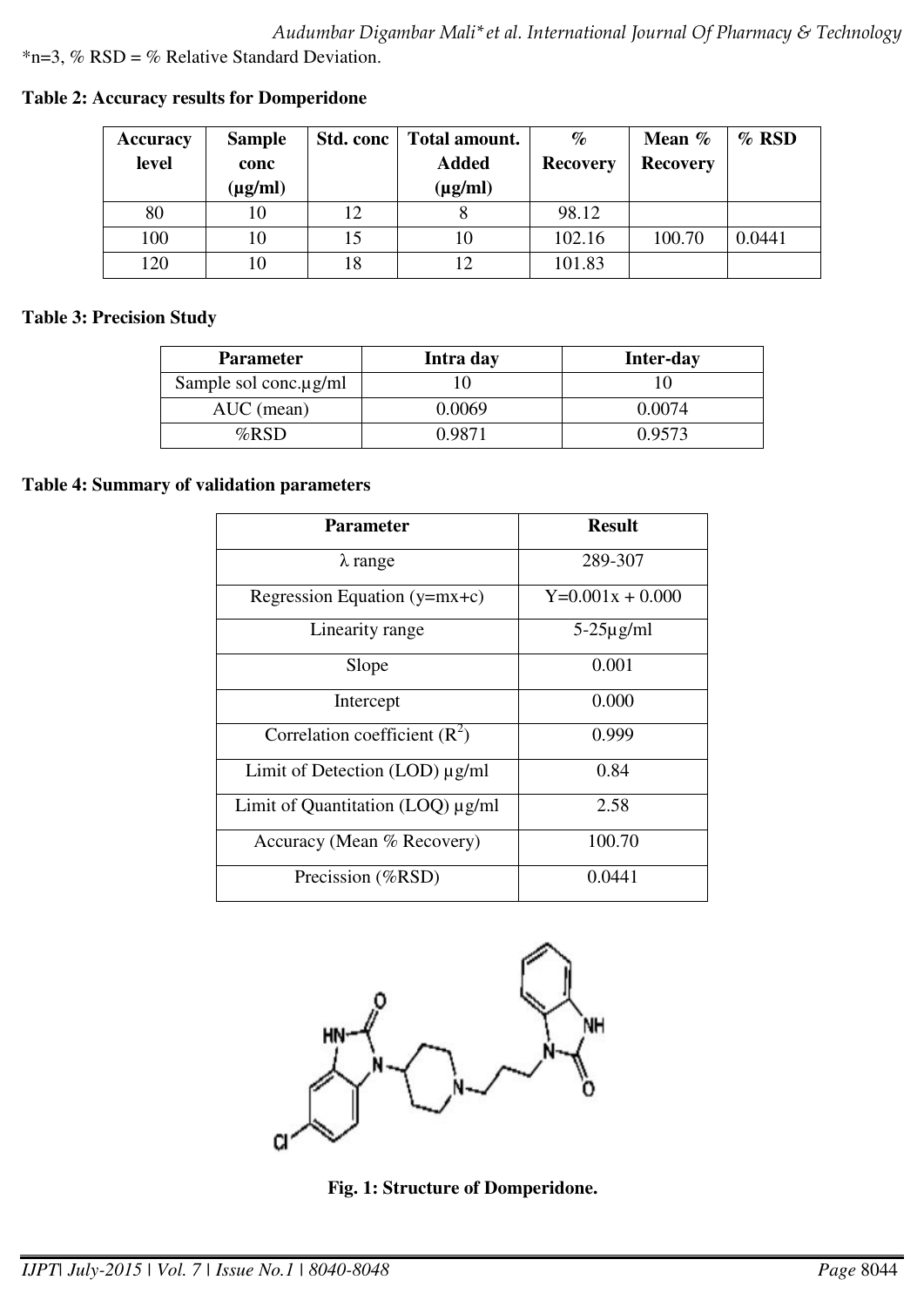

**Fig. 2: First order derivative Area under Curve spectrum of Domperidone in Methanol (25µg/ml).**



**Fig. 3: first order derivative spectrum of Domperidone in Methanol (25µg/ml).** 



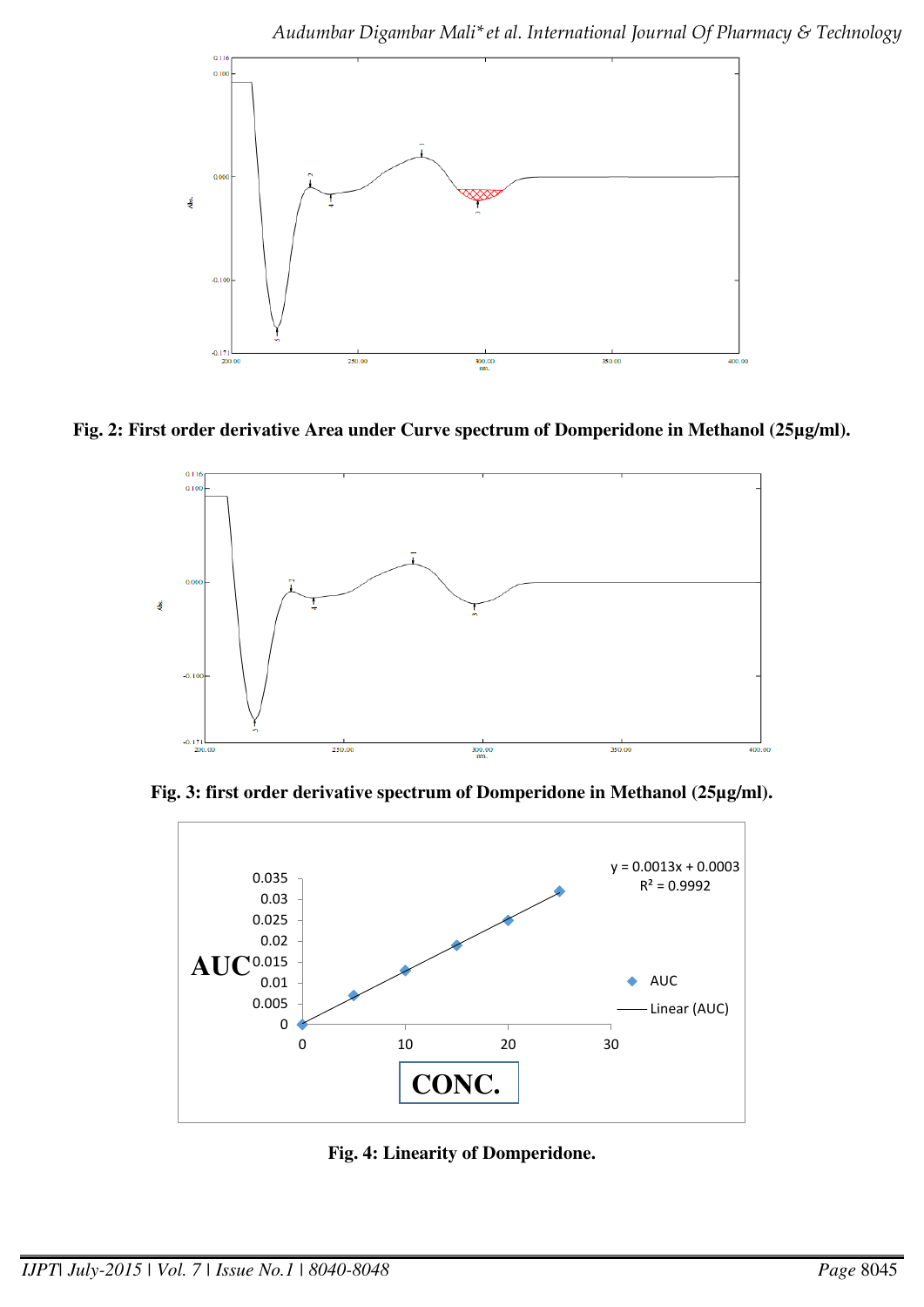

**Fig. 5: First order derivative Area under Curve spectrum of Domperidone of dosage form in Methanol (25µg/ml).** 



**Fig. 6: First order derivative spectrum of Domperidone of dosage form in Methanol (25 µg/ml).** 



**Fig. 7: First order derivative overlay of Domperidone at diff. Concentration.**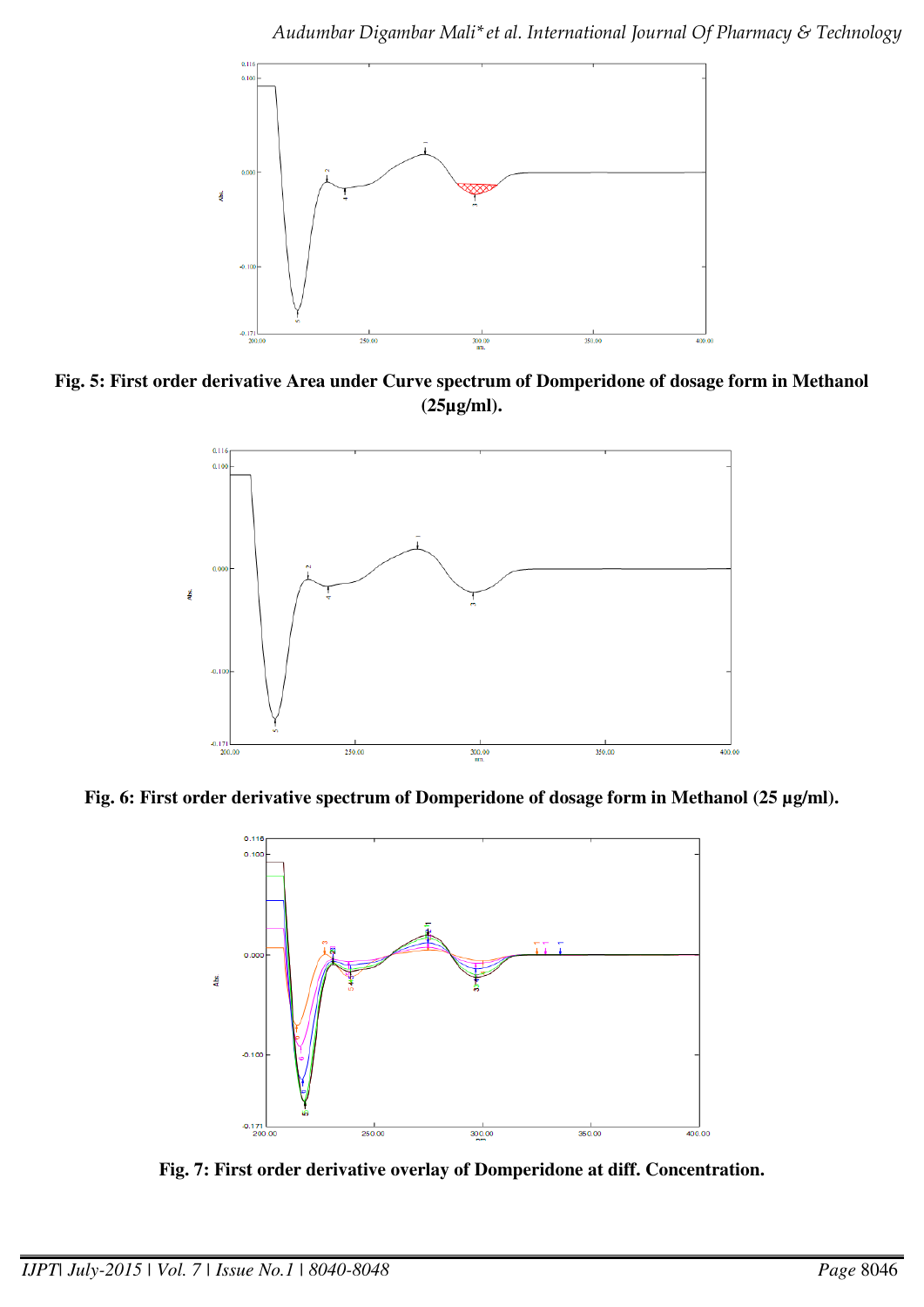### **Conclusion**

The UV spectroscopic AUC method for the analysis of Domperidone by First order derivative Area under Curvewas found to be simple, precise, and accurate; can be used for assay of bulk drug and pharmaceutical dosage formulations. **Acknowledgement:** The authors are highly thankful to the Sahyadri College of Pharmacy, Methwade, Sangola, Solapur, Maharashtra, India for proving all the facilities to carry out the research work.

#### **References**

- 1. Sohan S. Chitlange, Amir I. Mulla, Ganesh R. Pawbake and Sagar B. Wankhede. A Validated RP-HPLC Method for Simultaneous Estimation of Dexrabeprazole and Domperidone in Pharmaceutical Dosage Form. *Der Pharmacia Sinica*. 2010. vol 1 (1), pp42-47.
- 2. P. Srinivas, T Siva Rao, Elaiyalvar Ramakrishnan and D V Gowda. Development and Validation of Analytical Method for the Estimation of Omeprazole, Domperidone and Their Related Substances. *International Journal of Pharma and Bio Sciences*. 2013. Vol 4 (2), pp906-911.
- 3. V. Krishnaiah and Y. V. Rami Reddy. Development and Validation of Hplc Method for Simultaneous Determination of Omeprazole and Domperidone. *Der Pharma Chemica.* 2012. vol 4 (1), pp455-459.
- 4. Vaithiyanathan Sree Janardhanan, Rajappan Manavalan and Kannappan Valliappan. Stability-Indicating HPLC Method for the Simultaneous Determination of Pantoprazole, Rabeprazole, Lansoprazole and Domperidone from Their Combination Dosage Forms. *International Journal of Drug Development & Research.* 2011. Vol 3 (4), pp323-335.
- 5. Dudhe P. B., Shinde A. P. & Salgar K. Development and Validation of Analytical Methods for Simultaneous Estimation of Domperidone and Esomeprazole Magnesium in Bulk and in Pharmaceutical Formulations Using Uv-Visible Spectroscopy. *International Journal of Pharmtech Research*. 2014. vol 6 (5), pp1501-1508.
- 6. Arunadevi S. Birajdar, Subramania N. Meyyanathan, Bojraj Suresh. Application of UV-Spectrophotometry and RP-HPLC for Simultaneous Determination of Rabrprazole and Domperidone in Pharmaceutical Dosage Form. *Der Pharmacia Sinica*. 2010. Vol 1(3), pp69-78.
- 7. Maharshi K Joshi, Sharad Kumar, Yogesh Chand Yadav, A. K Seth. New Analytical Method Development and Validation of Domperidone and Naproxen in Pharmaceutical Formulation. *International Journal of Drug Discovery and Medical Research*. 2012. vol 1(2), pp30-39.